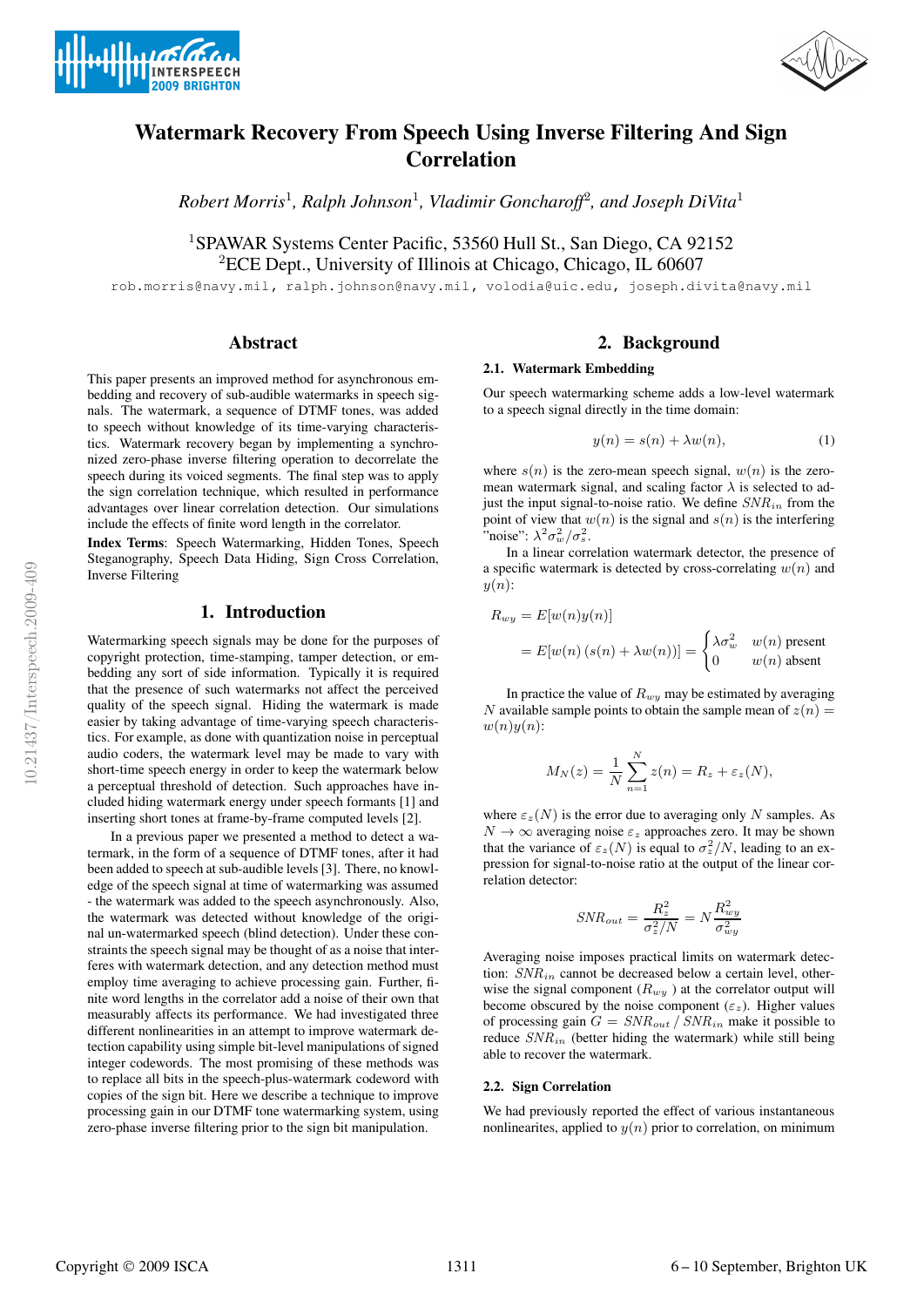$SNR_{in}$  for DTMF watermark detection [3]. One of these nonlinear operations was the sign operator: a significant increase in processing gain resulted from replacing y with  $\hat{y} = sign(y)$ for speech watermark detection. This method is referred to as *sign correlation*, shown to approximate the log-likelihood ratio measure when dealing with uncorrelated Laplacian-distributed signals with additive watermark [4]:

$$
\frac{1}{N}\sum_{n=1}^{N} w(n) \operatorname{sign}\{s(n) + \lambda w(n)\} = R_{w\hat{y}} + \varepsilon_{w\hat{y}}(N)
$$

The sign correlator output signal component  $R_{w\hat{y}}$  is bounded to the range  $[0, E[|w|]]$ , which is advantageous for selecting a detection threshold value when the exact value of  $\lambda$  (and hence  $SNR_{in}$ ) is not known. More importantly, in our experiments with additive DTMF watermarks in speech, sign correlation raised processing gain by approximately 26 dB over that given by linear correlation.

To analyze what happens with sign correlation, assume speech sequence  $s(n)$  and watermark sequence  $w(n)$  are defined only over  $1 \leq n \leq N$ , and the watermarked speech signal is  $y(n) = s(n) + \lambda w(n)$ . The sign correlation between  $w(n)$  and  $y(n)$  is  $E[w(n) sign{y(n)}]$ . We may estimate the expected value using an N-point sample mean. Let  $\hat{z}(n) = w(n) \operatorname{sign}{y(n)}$ :

$$
E[\hat{z}(n)] \approx M_N(\hat{z}) = \frac{1}{N} \sum_{n=1}^{N} \hat{z}(n)
$$
  
= 
$$
\frac{1}{N} \sum_{n=1}^{N} w(n) \operatorname{sign}\{y(n)\}
$$
  
= 
$$
\frac{1}{N} \sum_{n=1}^{N} w(n) \operatorname{sign}\{s(n) + \lambda w(n)\}
$$

Express  $M_N(\hat{z})$  as a sum of two terms

$$
M_N(\hat{z}) = A_1 + A_2,
$$

where:

- 1.  $A_1 = \frac{1}{N} \sum_{n \in T_1} \hat{z}(n)$  (*T*<sub>1</sub> is the set of all time index values n for which  $s(n)$  and  $w(n)$  are the same sign), and
- 2.  $A_2 = \frac{1}{N} \sum_{n \in T_2} \hat{z}(n)$  (*T*<sub>2</sub> is the set of all time index values n for which  $s(n)$  and  $w(n)$  are of opposite sign).

Define  $N_1 = size{T_1}$  and  $N_2 = size{T_2}$ . Note that  $N = N_1 + N_2$  and  $N_1 \approx N_2 \approx N/2$ , because the speech and watermark signals are statistically independent and each is assumed to be positive or negative with equal probability.

First consider  $A_1$ :

$$
A_1 = \frac{1}{N} \sum_{n \in T_1} w(n) \operatorname{sign}\{s(n) + \lambda w(n)\}
$$
  
= 
$$
\frac{1}{N} \sum_{n \in T_1} w(n) \operatorname{sign}\{w(n)\}
$$
  
= 
$$
\frac{1}{N} \sum_{n \in T_1} |w(n)| = \frac{N_1}{N} M_{N_1}(|w|).
$$

Thus  $A_1 \approx M_{N_1}(|w|)/2$  and is independent of parameter  $\lambda$ . The variance of  $A_1$ , nonzero as a result of averaging only  $N_1$ samples, is  $Var\left[\frac{N_1}{N}M_{N_1}(|w|)\right] = \frac{N_1^2}{N^2}$  $\left(\frac{\sigma_{|w|}^2}{N_1}\right)$  $\bigg) \approx \frac{\sigma_{|w|}^2}{2N}.$ 

Next consider the term  $A_2$ , which unlike  $A_1$  is a function of  $\lambda$ :

$$
A_2(\lambda) = \frac{1}{N} \sum_{n \in T_2} w(n) \operatorname{sign}\{s(n) + \lambda w(n)\}
$$

$$
= \frac{N_2}{N} M_{N_2} (w(n) \operatorname{sign}\{s(n) + \lambda w(n)\})
$$

As  $\lambda$  varies from 0 to  $\infty$ ,  $A_2$  varies from  $\frac{N_2}{N}M_{N_2}(-|w|)$ to  $\frac{N_2}{N}M_{N_2}(|w|)$ . In a speech watermarking application it is typically the case that  $\lambda^2 \sigma_w^2 \ll \sigma_s^2$  ( $SNR_{in} \ll 1$ ), for which  $A_2 \approx \frac{N_2}{N} M_{N_2}(-|w|) \approx -M_{N_2}(|w|)/2$ . In such case the variance of  $A_2$ , nonzero as a result of averaging only  $N_2$  samples, is  $\approx \frac{\sigma_{|w|}^2}{2N}$ .

Assuming statistical independence between the data points used to calculate estimates  $A_1$  and  $A_2$ , the corresponding estimation error noises may be added together to obtain the total output noise power  $\sigma_{|w|}^2/N$ .

In the case of sign correlation watermark detection, the best possible case is when all samples of the speech plus watermark signal have the same sign as the watermark. Then the signal component of cross-correlation result will equal  $E[|w|]$ , or  $\mu_{|w|}$ . Thus the maximum possible output signal power for a sign correlation detector is  $\mu_{|w|}^2$ , giving

$$
SNR_{out}(max) = \frac{\mu_{|w|}^2}{\sigma_{|w|}^2/N}
$$

For example, for sinusoidal watermark  $SNR_{out}(max)$  = 4.28N. Watermarks comprised of DTMF tones have 3.5 dB lower  $SNR_{out}(max) = 1.92N$ . Thus  $SNR_{out}(max)$  of the sign correlator is fixed by the choice of watermark and the number of available samples for averaging.

Our previous work had simulated the functionality of  $sign(y)$ , when y is represented using signed integer code, by replacing all bits in the codeword with copies of the sign bit (*REM* function, parameter  $k = 0$ ) [3]. Instead of  $sign(y)$  this operation yields  $sign(y + \varepsilon) \times const$ , where  $\varepsilon$  is a positive offset corresponding to half the weight of the least significant bit in the code for y. As a result of offset  $\varepsilon$  being added to y, a threshold level is established below which a finite-amplitudespan watermark cannot be detected.

#### **2.3. Zero-phase inverse filtering**

Here we report that an additional  $\sim$  5 dB processing gain improvement is achieved, in the case that  $y$  is stored using 16-bit signed integer codewords, by decorrelating  $y = s + \lambda w$  with an adaptive FIR zero-phase-shift inverse filtering operation prior to sign correlation.

Consider the time-invariant linear filtering operation

$$
g_1(n) = a(n) * y(n) = \sum_{k=0}^{p} a(k)y(n-k),
$$

where the impulse response  $a(n)$  is finite-length and causal. This filter introduces a phase shift that may be undone by passing a time-reversed copy of  $g_1(n)$  through the same filter, then time-reversing the result:

$$
g_2(n) = a(n) * g_1(-n)
$$
  
=  $a(n) * a(-n) * y(-n);$   

$$
g_2(-n) = a(-n) * a(n) * y(n) = \sum_{k=-p}^{p} h(k)y(n-k),
$$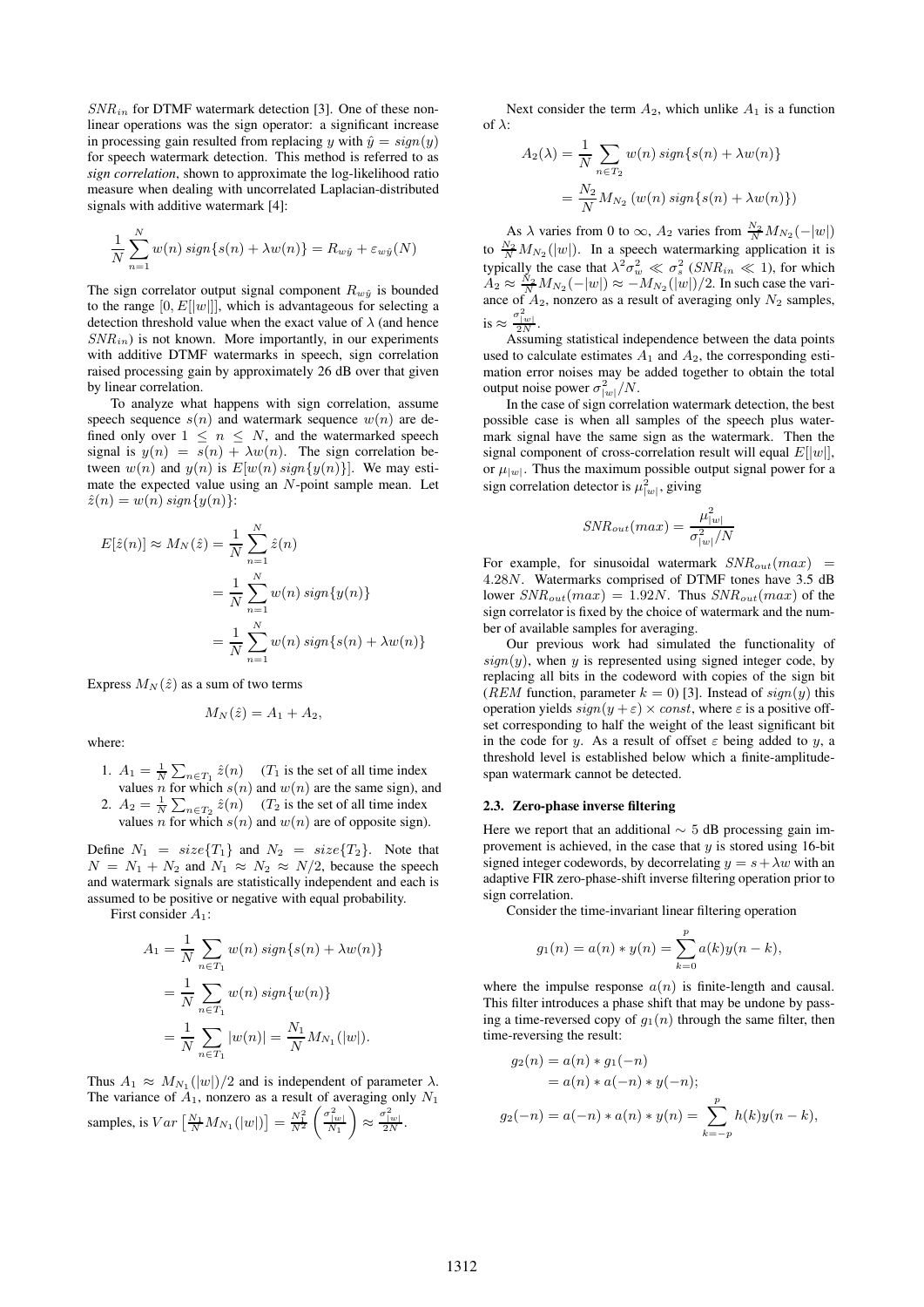where the finite-length impulse response of the overall filter is  $h(k) = a(-k) * a(k)$ . The overall filter's frequency response is  $H(e^{j\omega}) = |A(e^{j\omega})|^2$ , having magnitude response that is the original magnitude response squared, and a phase shift of zero. Note that  $h(k) = h(-k)$ , so that this filter is not causal.

In our work we obtained the original filter parameters  $a(n)$ in a time-dependent manner as the optimal *AR(12)* model coefficients matching  $\sqrt{|Y_n(e^{j\omega})|}$ , where  $Y_n(e^{j\omega})$  is a short-time spectrum derived from a 20 msec raised-cosine-windowed section of  $y$  in the vicinity of time index  $n$ . Thus the frequency response of our 24<sup>th</sup>-order filter,  $H_n(e^{j\omega}) \approx 1/|Y_n(e^{j\omega})|$ , is a zero-phase-shift inverse filter adapting to the short-time characteristics of  $y(n)$  and whitening it by removing the energy of linearly predictable components. The zero phase shift characteristic of the inverse filter was found to be necessary to minimize the linear distortion imparted on the watermark component of  $y(n)$ ; otherwise the ability to detect the watermark suffered in our experiments. By inspecting the results of this filtering, it was obvious that the high-energy voiced regions of speech were most affected. We believe this improvement in watermarkto-speech power ratio in voiced regions explains the improved overall processing gain of our sign correlator watermark detection system.

# **3. Watermark Recovery**

#### **3.1. Watermark Generation**

In the experiments which follow, the watermark signal  $w$  was derived from a sequence of P DTMF tones

$$
\theta_P = \left[\bar{d}_1, \dots, \bar{d}_P\right] \tag{2}
$$

where each DTMF tone  $\bar{d}_i \in \Re_{16}^{1 \times K}$  had a duration of 100 milliseconds (i.e.  $K = f_s/10$ , for a sample rate of  $f_s$ ). Since there are 16 available DTMF tones, a total of  $16<sup>P</sup>$  unique DTMF sequences could be generated. The watermark

$$
w = [\theta_P^{(1)}, \dots, \theta_P^{(q)}]^T
$$
 (3)

was then constructed by repeating  $\theta_P$  until the length of the watermark  $(qKP)$  was equal to the number of samples in  $\hat{s}$ . Note that the original speech signal,  $s$ , is now truncated to  $\hat{s}$ ; a segment whose length is a multiple of  $KP$  to match the DTMF sequence.

#### **3.2. Correlation Detection Score**

The Correlation Detection Score (CDS) along with a threshold,  $\alpha$ , provides a test to determine whether the watermark is present in the speech signal. The method returns a continuous range of values [0, 5] where a higher value demonstrates a higher level of detection confidence.

Assuming that  $w$  and  $y$  are independent and that either the expected value of the watermark or the speech is zero, the true cross-correlation

$$
R_{wy}(m) = E [w(n+m)y(n)]
$$
  
= E [w(n+m)(\hat{s}(n) + \lambda w(n))]  
= E [w(n+m)] E [\hat{s}(n)] + \lambda E [w(n+m)w(n)]  
= \lambda E [w(n+m)w(n)] = \lambda R\_{ww}(m)

is equal to a constant times the autocorrelation of the watermark signal. Hence, using the  $N$ -point sample mean

$$
R_{wy}(m) \approx M_N(w(n+m)y(n)) = \tilde{R}_{wy}(m)
$$
  
=  $\lambda R_{ww}(m) + \varepsilon_{ww}(N),$ 

if the averaging error  $\varepsilon_{ww}(N)$  is small, it is expected that  $\tilde{R}_{wy}$ will be close to the scaled autocorrelation of the watermark w. Thus, the correlation detection score is derived in order to detemine how well the estimate  $\ddot{R}_{wy}$  matches the scaled autocorrelation  $\lambda R_{ww}$ , which is known a priori.

Since the reference correlation  $R_{ww}$  is an even function, the information in the left and right halves is equivalent. Therefore only the coefficients in the left half

$$
c_{wy}(m) = \tilde{R}_{wy}(m-N+KP/2), m=1,\ldots,N
$$

were considered in the scoring function. Note that the coefficients are shifted to the right by half of the length of  $\theta_P$  so that windowing can be centered around each correlation peak. Finally, the correlation is squared and normalized to produce the correlation sequence

$$
\tilde{c}_{wy}(m) = \frac{c_{wy}(m)^2}{\max_{1 \le k \le N} (c_{wy}(k)^2)}, m = 1, ..., N
$$

which becomes independent of  $\lambda$  because of the normalization.

Define  $i_1, \ldots, i_q$  to be the q peak indices of the autocorrelation sequence  $\tilde{c}_{ww}(m), m = 1, \ldots, N$ , corresponding to when the individual watermarks  $(\theta_P^{(i)})$  align with each other. First the raw score

$$
\Psi_j = \begin{cases} 1 & \text{if } i_j = \arg \max_{[i_j - KP/4 \le m \le i_j + KP/4]} \tilde{c}_{wy}(m) \\ 0 & \text{otherwise} \end{cases}
$$

was determined for each of the  $q$  autocorrelation peaks. The correlation detection score is then calculated as

$$
S_{wy} = \beta \sum_{j=1}^{q} \tilde{c}_{ww}(i_j) \Psi_j
$$

where the amplitude of the peaks  $\tilde{c}_{ww}(i_j)$  are used as weighting factors and  $\beta = \frac{5}{\sum_{j=1}^{q} \tilde{c}_{ww}(i_j)}$  scales the score between 0 and 5. Since the peak amplitudes follow a triangular shape (see Figure 1a) the weights were designed to reward the higher valued peaks which are less likely to be dominated by adjacent noise.



(b)  $\tilde{c}_{wy}$  with 6 matching peak locations.

Figure 1: Determining the Correlation Detection Score of speech with a -30 dB watermark.

A cross-correlation sequence  $\tilde{c}_{wy}$  between the watermark and y, illustrated in Figure 1b, is detected by comparing the constrained peak locations with the corresponding peak locations of the autocorrelation sequence  $\tilde{c}_{ww}$  shown in Figure 1a. The broken lines indicate the constraint placed on each peak and the circles at the peaks of  $\tilde{c}_{w\bar{w}}$  indicate when the highest peak within each window matches the corresponding peak location of  $\tilde{c}_{ww}$ . In this case, only six peaks matched giving a correlation detection score  $S_{wy} = 4.7544$ .